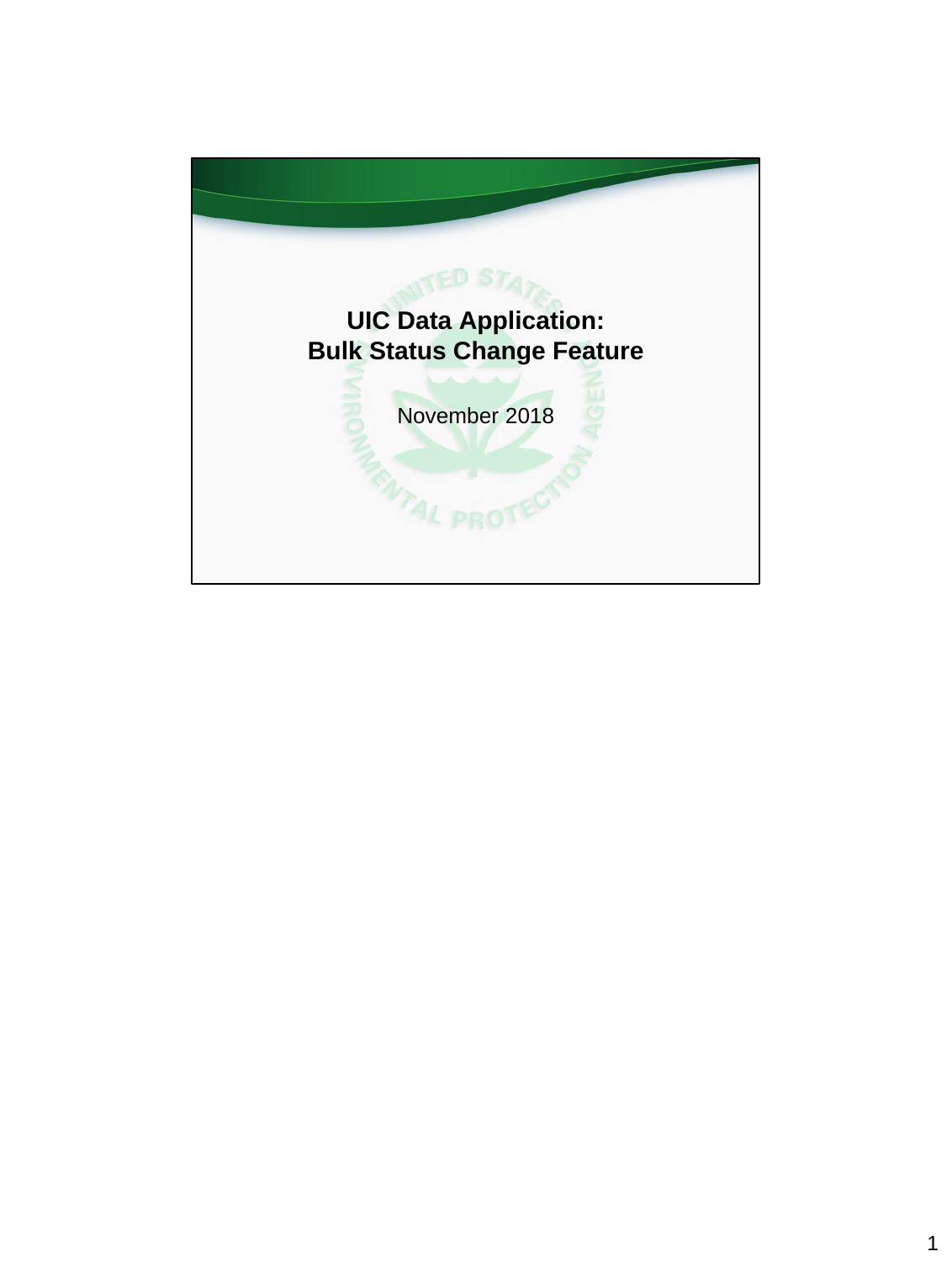

This training is given to the EPA Regional UIC Staff who will be using the UIC Data Application to enter, review, and submit data to EPA Headquarters. The training demonstrates the "Bulk Status Change" feature in the UIC Data Application.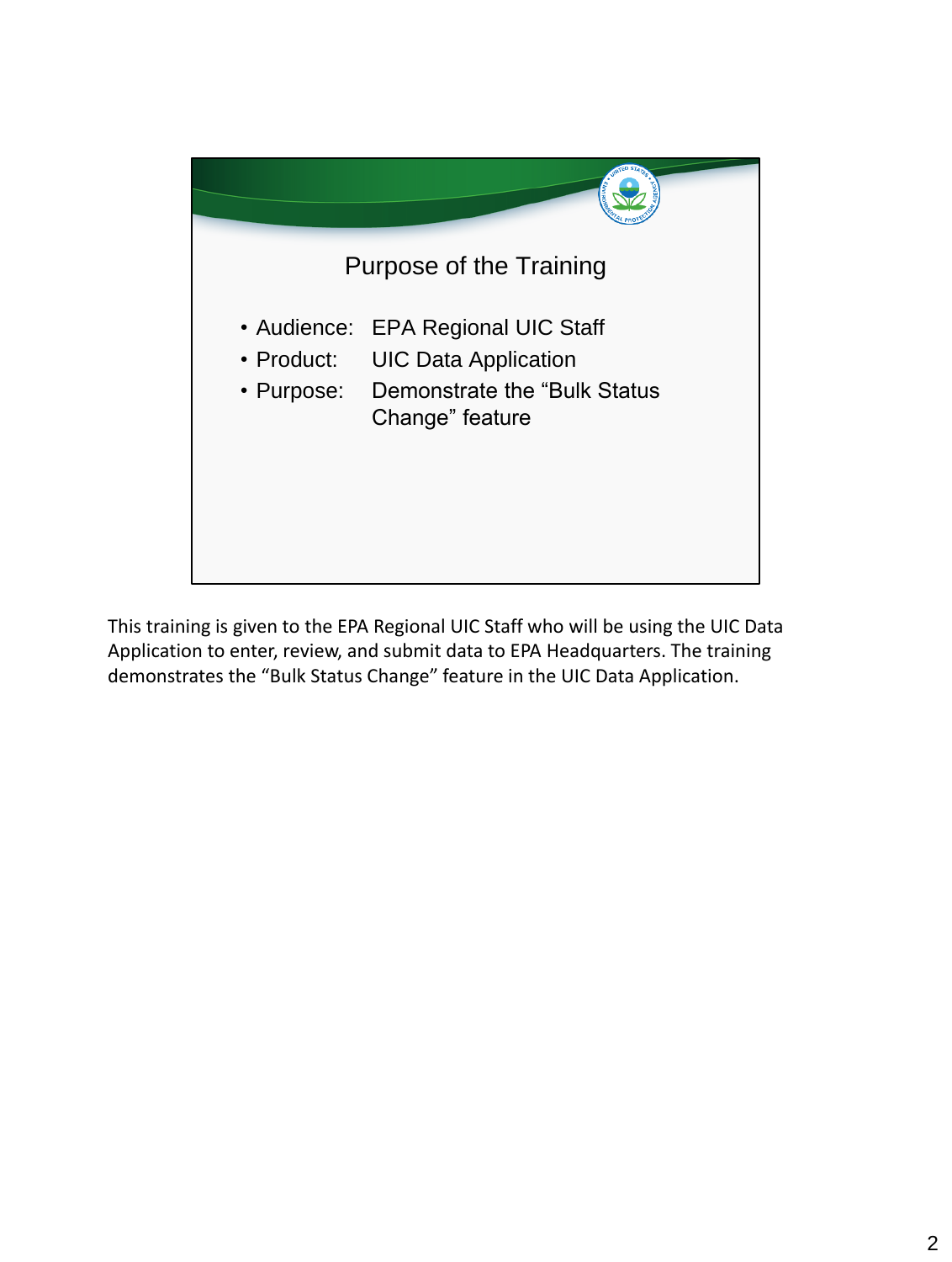

We will start the training with a brief background on the UIC Data Application then discuss why the "Bulk Status Change" feature was developed, what it does, and how it can be used.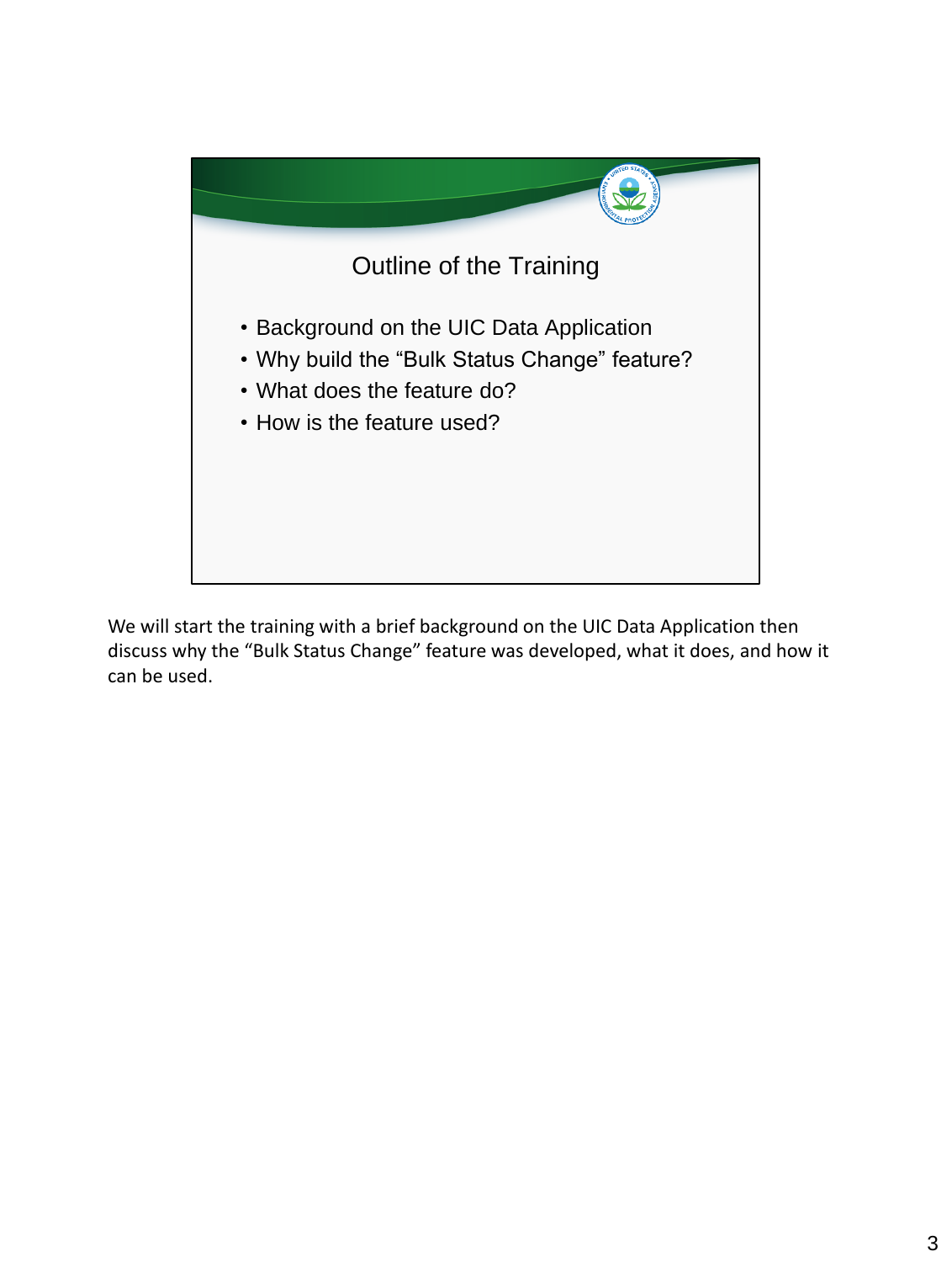

Recently, programs reported data to EPA in three ways:

- the Form 7520-1 through 7520-4 as hardcopy
- Inventory data submitted electronically via the Inventory and Measures Reporting Service (IMRS), or
- Both inventory and Form 7520 data submitted electronically to the National UIC Database

The new application that is being developed will replace those three mechanisms and serve as a one-stop-shop for 7520 forms 1-4 and well inventory data submission. The new application will also house various reporting and analysis tools that UIC programs may find useful.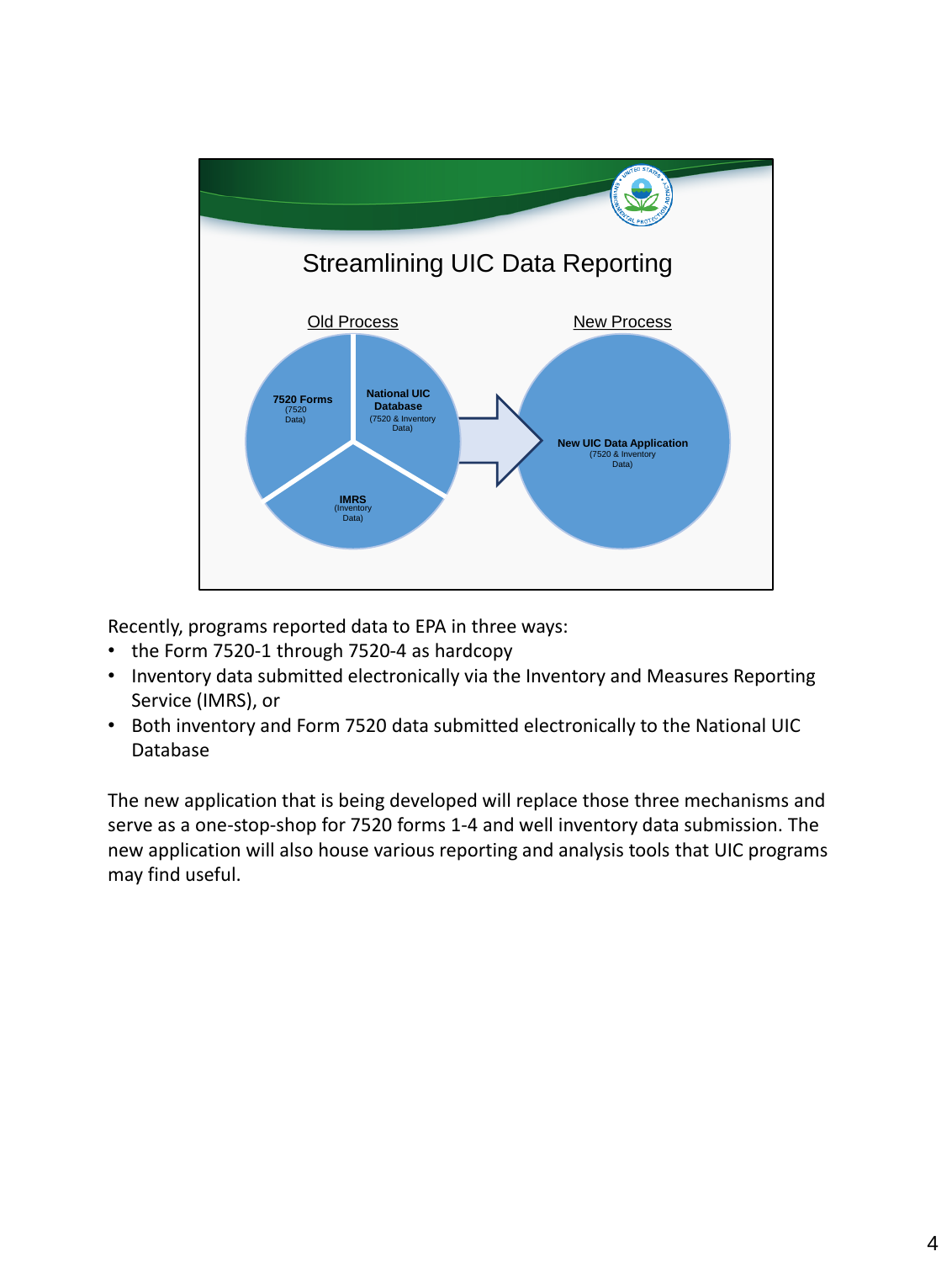

There are two ways that you will be able to enter data into the new application. The first is via webforms, which will not be the focus of today's training webinar. To use webforms, users would log in to the application via their web browsers, navigate through the appropriate menus to create a new record, and manually type data into boxes.

The second way that users will be able to enter data into the new application is via batch upload. To use the batch upload process, users will need to format data in accordance with the batch upload templates that EPA has distributed, in either a .xlsx or .csv file. Users will then log into the new application via their web browsers and use a wizard to select and upload the file containing the data. The batch upload was meant to simplify the data entry process for the EPA Regions who need to enter data for multiple state and tribal programs directly implemented by EPA.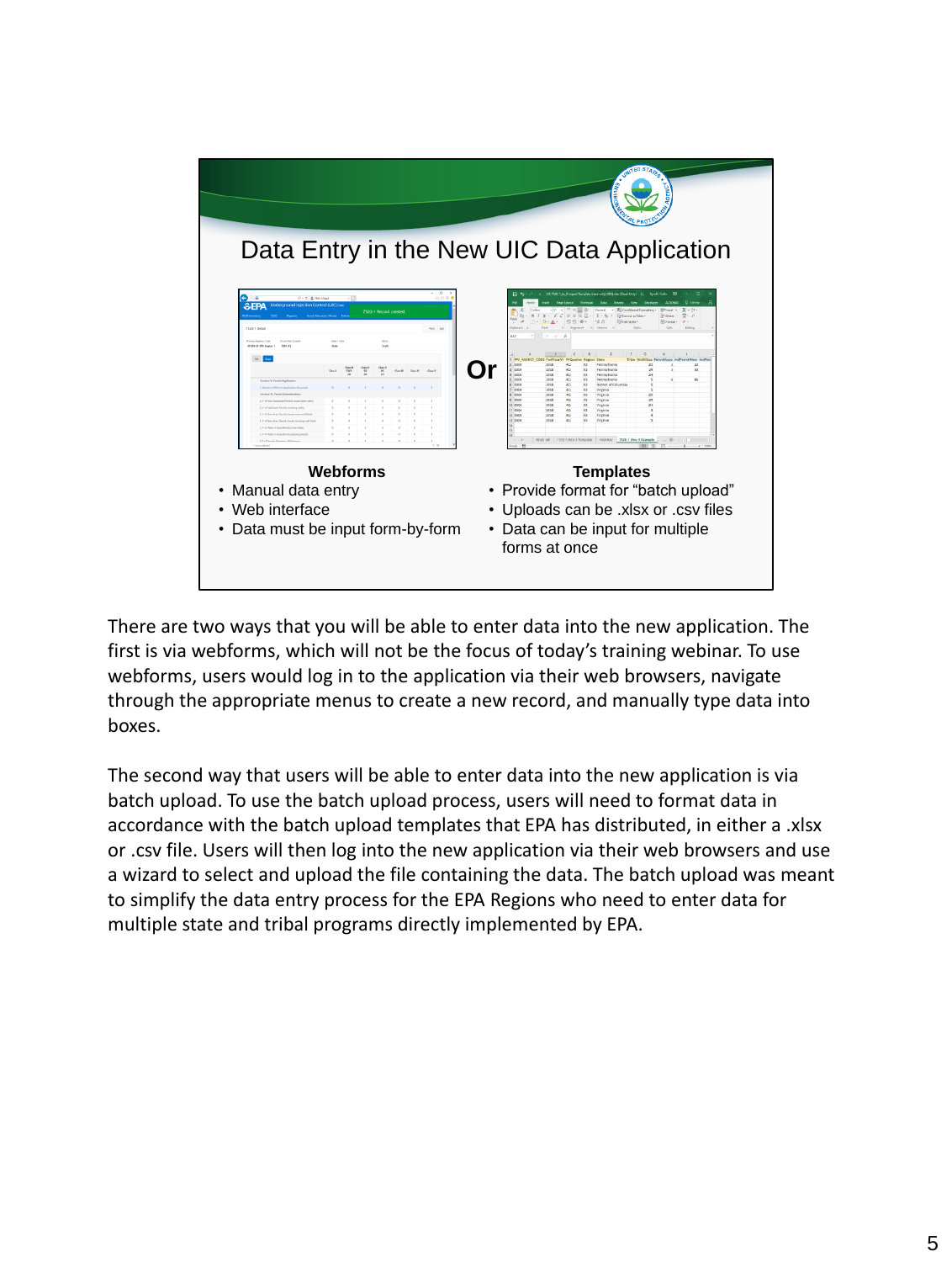

When new inventory or 7520 data is entered, it becomes part of a record. Each record goes through a specific workflow, where it is reviewed and approved before becoming final. There are three statuses that a record submitted by an EPA Region can be assigned. Those statuses are Draft, Submitted to Headquarters, and Final.

When a Region first creates a new inventory or 7520 record, it has "draft status". In draft status, a primacy agency can enter numbers, as well as save a partially complete record and edit it later. When the Region is ready, they can press the button "Submit to Headquarters" and the status will change to "Submitted to Headquarters". With this status, the record can no longer be edited by the Region. Here, EPA Headquarters can review the record and either finalize it or return the record back to "Draft" status. When a record is in Final status, it can no longer be edited unless headquarters unlocks the record.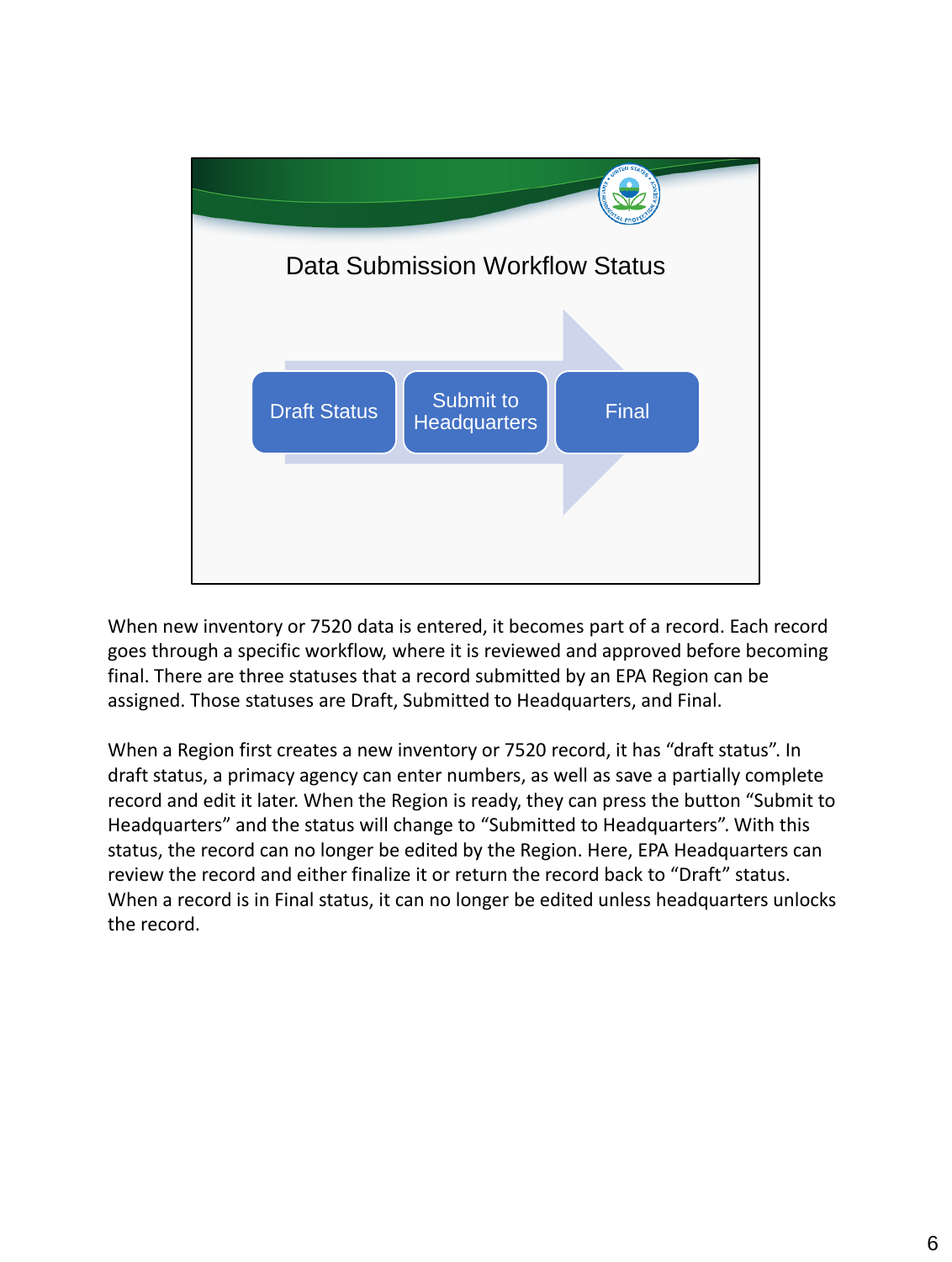

The "Bulk Status Change" feature was developed to allow more efficient submission of data by the Regions to Headquarters. The batch upload feature created efficiency for the EPA Regions because they could enter data for multiple programs using Excel spreadsheets for inventory, 7520-1 through 7520-3, and the 7520-4. We wanted a similarly efficient process that allows the Regions to submit multiple forms for multiple programs without having to open each and every form and hit the submit button.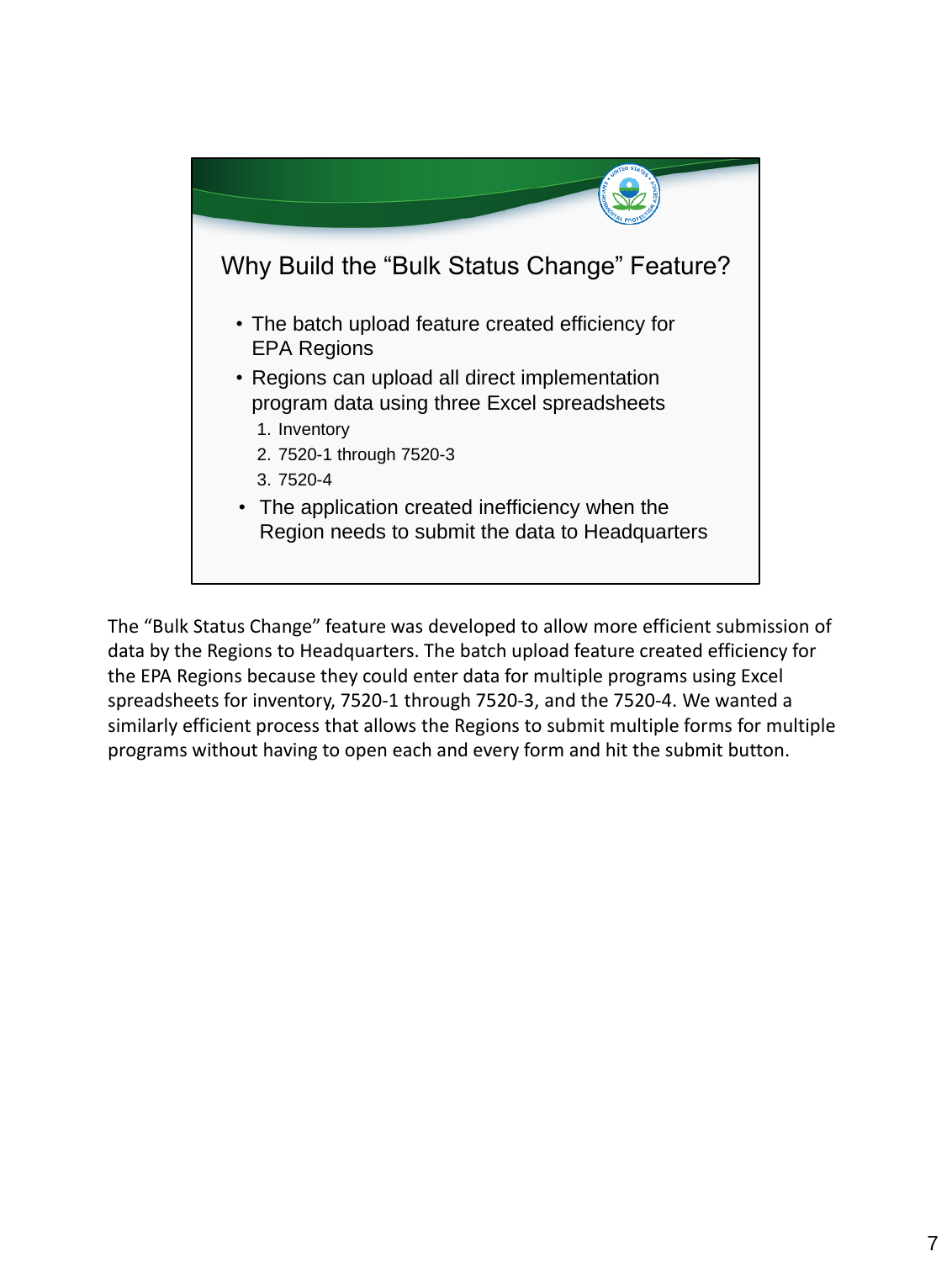| Data Submission Without<br>"Bulk Status Change" Feature |                                                                          |                                            |                                          |                            |                        |              |                         |                         |                         |
|---------------------------------------------------------|--------------------------------------------------------------------------|--------------------------------------------|------------------------------------------|----------------------------|------------------------|--------------|-------------------------|-------------------------|-------------------------|
| $E$ EPA                                                 |                                                                          | Underground Injection Control (UIC) (Test) |                                          |                            |                        |              |                         |                         | R. Jil Dean Log Out     |
| <b>Well Inventory</b>                                   |                                                                          | 7520<br>Reports V                          | Grant Allocation Models Administration V |                            |                        |              |                         |                         |                         |
|                                                         |                                                                          |                                            |                                          |                            |                        |              |                         |                         |                         |
|                                                         | 7520-1 Part I: P                                                         |                                            | and Issuance/Wells in Area of Review     |                            |                        |              |                         |                         |                         |
|                                                         | Region<br>US EPA Region 8<br>$\mathcal{L}$<br>Fiscal Year 2018<br>$\sim$ |                                            |                                          |                            |                        |              |                         |                         |                         |
|                                                         |                                                                          | needed to go                               |                                          |                            |                        |              |                         |                         |                         |
| $\alpha$                                                |                                                                          | into each form                             | Actions $\vee$<br>Go                     |                            |                        |              |                         |                         | 2 New 7520-1            |
|                                                         |                                                                          |                                            |                                          |                            |                        |              |                         |                         | $1 - 15$ of 15          |
| Edit                                                    |                                                                          | <b>Status</b><br><b>Fiscal Year LF</b>     | <b>Fiscal Quarter</b>                    | <b>Primacy Agency Code</b> | <b>Primacy Agency</b>  | <b>State</b> | Tribe                   | <b>Last Modified By</b> | <b>Last Modified On</b> |
| Ø                                                       | ē                                                                        | Draft<br>2018                              | 40                                       | <b>OSDI</b>                | US EPA Region 8        | Montana      | 201 - Blackfeet         | Valois Shea             | 11/13/2018 18:23        |
| ø                                                       | e                                                                        | Draft<br>2018                              | 40 <sup>°</sup>                          | <b>GSDI</b>                | US EPA Region 8        | Colorado     |                         | Valois Shea             | 11/13/2018 18:23        |
| œ                                                       | 鬲                                                                        | Draft<br>2018                              | 40                                       | <b>OBDI</b>                | US EPA Region 8        | Montana      | 301 - Fort Berthold     | Valois Shea             | 11/13/2018 18:23        |
| CØ.                                                     | ê                                                                        | Draft<br>2018                              | 40                                       | <b>GSDI</b>                | <b>US EPA Region 8</b> | Colorado     | 301 - Fort Berthold     | <b>Valois Shea</b>      | 11/13/2018 18:23        |
| Ø.                                                      | ē                                                                        | Draft<br>2018                              | 40                                       | ORDE                       | US EPA Region 8        | Colorado     | 206 - Fort Peck         | <b>Valois Shea</b>      | 11/13/2018 18:23        |
|                                                         | e                                                                        | Draft<br>2018                              | 4Q                                       | <b>GSDI</b>                | US EPA Region 8        | Montana      | 750 - Southern Ute      | Valois Shea             | 11/13/2018 18:23        |
| ø                                                       | e                                                                        | Open each                                  | 40                                       | <b>OBDI</b>                | US EPA Region 8        | Colorado     | 750 - Southern Ute      | Valois Shea             | 11/13/2018 18:23        |
| œ                                                       |                                                                          | form and                                   | 40                                       | 08D1                       | US EPA Region 8        |              | 687 - Ulintah and Ouray | Valois Shea             | 11/13/2018 18:23        |
| Ø                                                       |                                                                          |                                            | 40                                       | <b>GROV</b>                | US EPA Region 8        | Montana      | 687 - Ulntah and Ouray  | <b>Valgic Shea</b>      | 11/13/2018 18:23        |
| Ø                                                       |                                                                          |                                            |                                          |                            |                        |              |                         | Valois Shea             | 11/13/2018 18:23        |
| Ø                                                       |                                                                          | change                                     | 4Q                                       | <b>CSCI</b>                | US EPA Region 8        | Colorado     | 687 - Ulntah and Ouray  |                         |                         |
| œ                                                       | ē                                                                        | status                                     | 40                                       | ORDI                       | US EPA Region 8        | Montana      | 281 - Wind River        | Valois Shea             | 11/13/2018 18:23        |
| ø                                                       | A                                                                        | Draft<br>2018                              | 4Q                                       | <b>OSDI</b>                | US EPA Region 8        | Colorado     | 281 - Wind River        | Valois Shea             | 11/13/2018 18:23        |
|                                                         | A                                                                        | Draft<br>2018                              | 40                                       | OROL                       | US EPA Region 8        | South Dakota |                         | <b>Valois Shea</b>      | 11/13/2018 18:23        |
|                                                         | A                                                                        | Draft<br>2018                              | 40 <sup>°</sup>                          | <b>GSDI</b>                | US EPA Region 8        | Montana      |                         | Valois Shea             | 11/13/2018 18:23        |

The original method of submitting data to Headquarters required the Regions to go into the list tables for inventory and all five 7520 forms for every program to click on the submit button.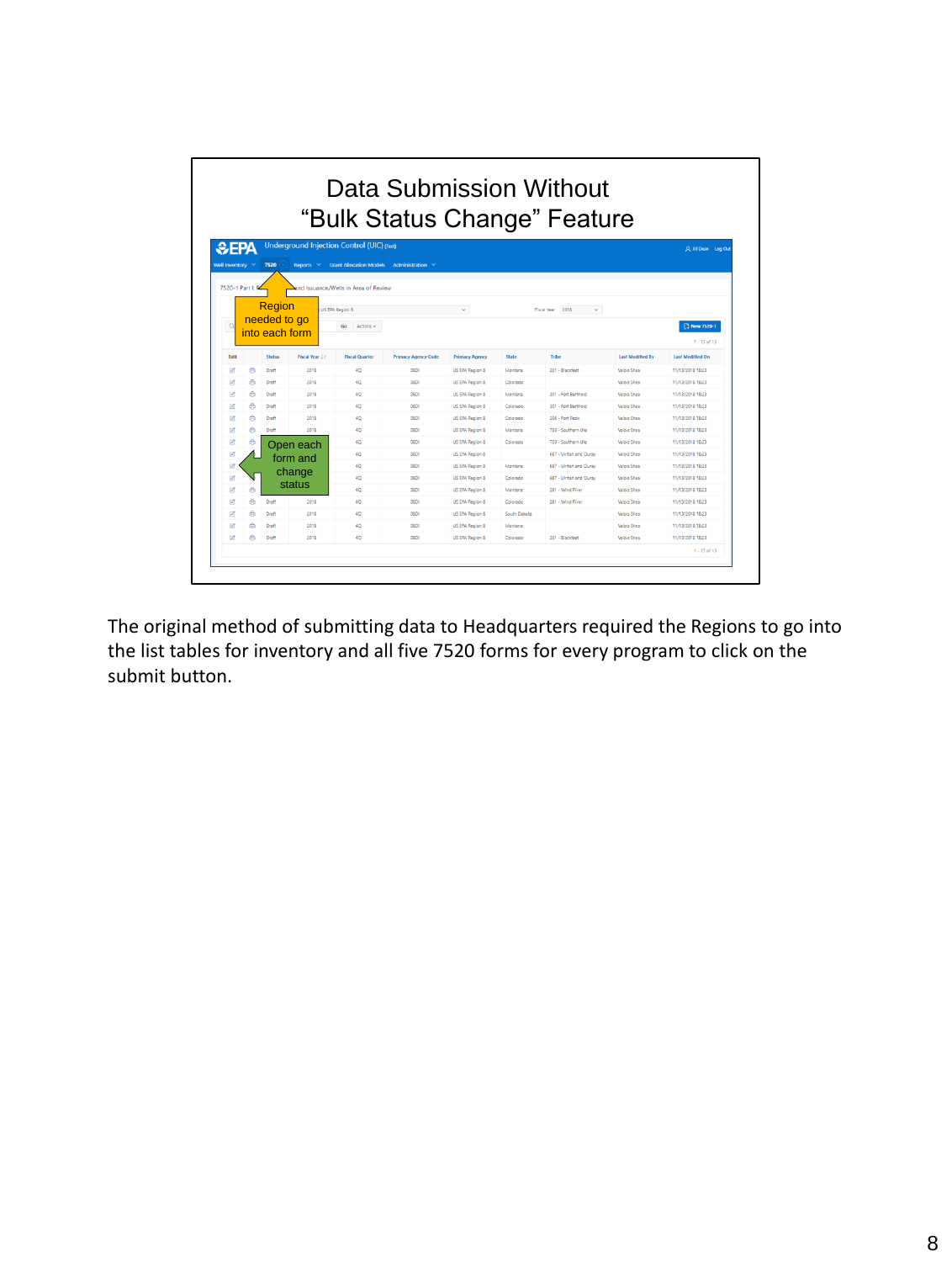

The "Bulk Status Change" feature allows Regions to change the status of multiple datasets at the same time. The feature is found under both the Well Inventory and 7520 dropdown menus in the Application.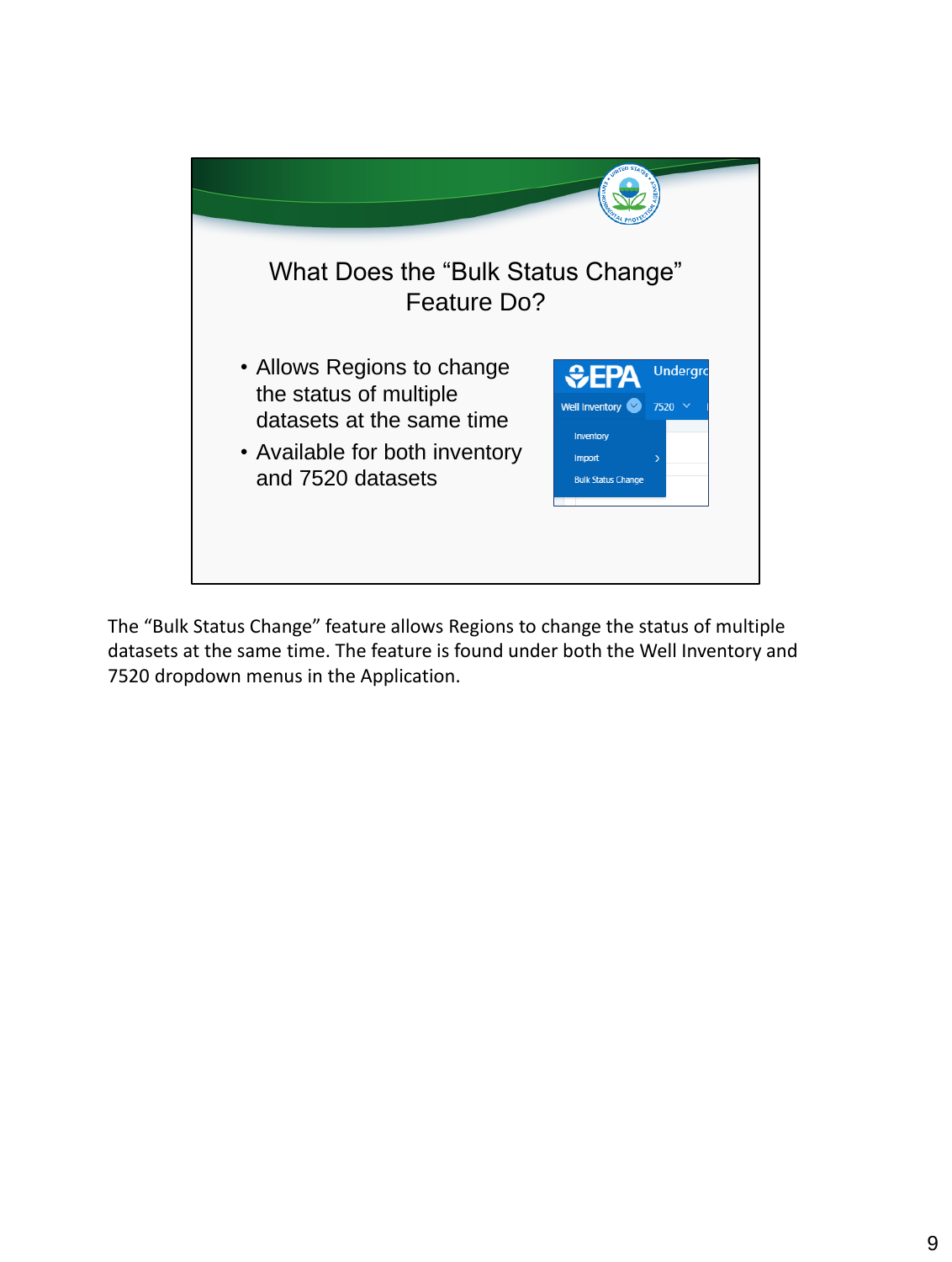

Using the "Bulk Status Change" feature is a three step process:

- 1. First, the Region can choose a particular agency from the dropdown menu in the Filter section. The default for primacy agency is "All Primacy Agencies," which allows the Region to see their own programs plus their state or tribal primacy program data. The Region may also filter for a particular year or status.
- 2. To select the records to update, click on the boxes to the left of each dataset. You can also click on the box found in the same row as the column headers, which will check all the boxes on the page.
- 3. In the Change Status section, Regions select the status to change the selected datasets. Regions may type in email recipients who would get notification of the change in status. Comments may also be left in the Comments box. Any comments will show up in the History tab of each dataset that was selected for the status update.

The example in this slide is for the 7520 forms. The "Bulk Status Change" feature looks and functions the same for well inventory.